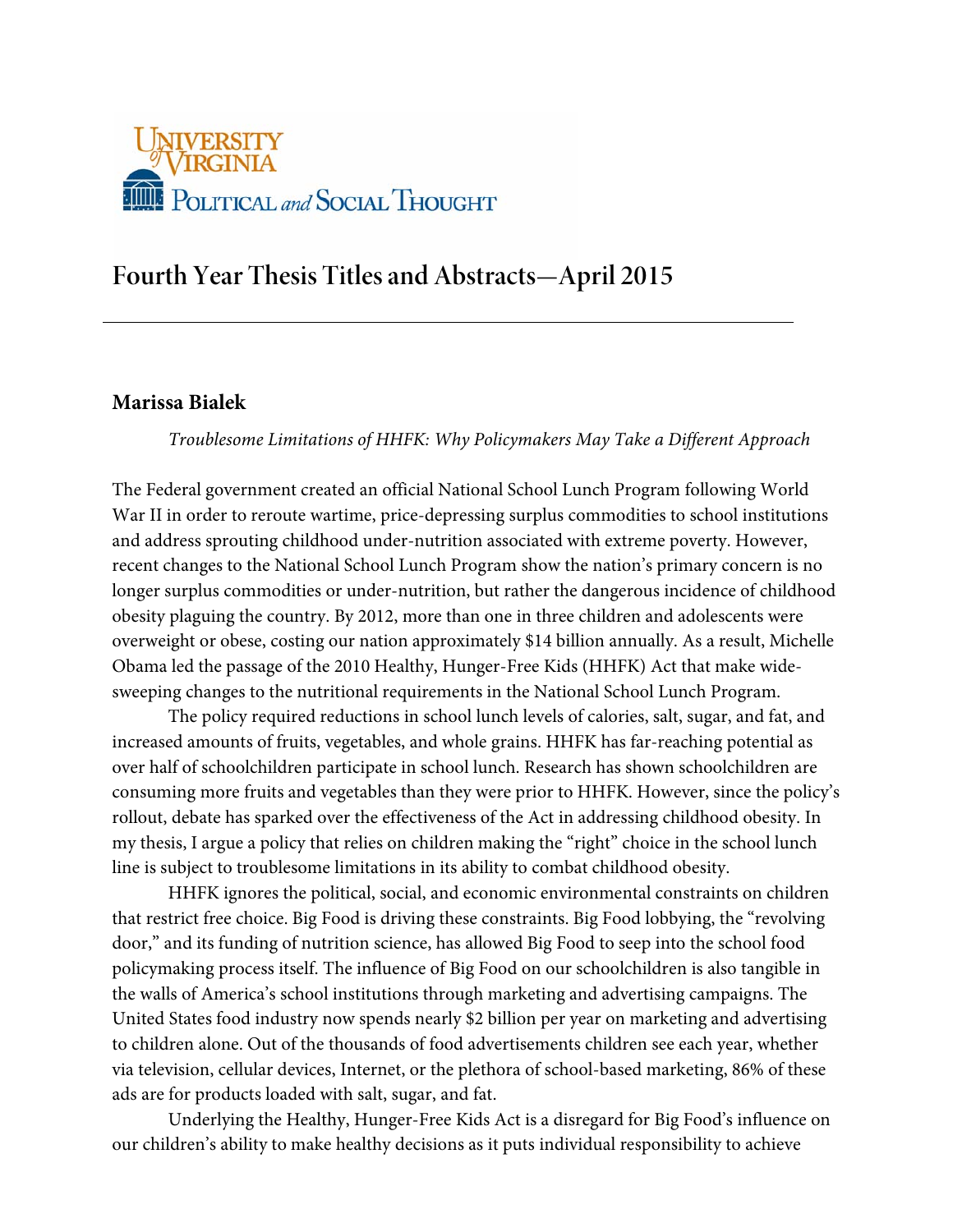health on our schoolchildren. Policy formulated as such has at least three troublesome unintended consequences: (1) shovels the cost onto the schools themselves, which has resulted in some schools dropping out of the school lunch program altogether; (2) neglects the important cultural value of food within the family dynamic; and (3) results in stigmatization and judgment being passed onto sick children because of their poor food choices, paving the way for the development of severe physiological distresses, while the corporate institutions that set the terms for food choices remain powerful and unscathed.

#### **Alexander Bozicevich**

*Science Fiction as Myth: Visions of the World Order*

This thesis explores the mythological underpinnings of world government in the genre of science fiction, from its acknowledged conception in the late 1800s to the so-called "Golden Age of Science Fiction" beginning in the 1950s. It combines anthropological, literary, historical and political theory to synthesize an account of how popular fiction has exemplified the changing trends of thought on global organization and the possibilities of humankind's future. Myth, in this context, is not a stale consolidation of moralistic stories, but a dialectic for the cultural consciousness, and in this time span, a cultural consciousness expanding upon a global scale.

The goal of this thesis is to explore not just history, politics, or literature, but the unconscious underpinnings of all three and where they intersect in modern myth. Science fiction as a genre is novel in the sense that authors try to envision the future and understand the possibilities of human development. Science fiction explores current impossibilities to imagine how they can be real, and in this way, science fiction creates self-conscious myths. Therefore, mining the genre of science fiction of political, cultural, and social insights could provide a blueprint for the progression of our current world order, and possible revisions we will see in coming years. In this way, much like the science fiction authors themselves, I hope to understand not only our past but perhaps the future.

Evidence for my claims will be drawn from the fictional works of the authors in question, the theoretical tools of the other writers, and corresponding events and aspects in the political/social reality of the changing world order. This situation of myth and its relationship with political/social realities relies mainly upon the theories and writing of Levi-Strauss, with secondary influences from Fredric Jameson, Immanuel Wallerstein, and Samuel Moyn to clarify the more political aspects. In an attempt for specificity, fictional authors will be limited to prominent figures of science fiction who wrote specifically on the topics of utopianism, dystopianism, and a changing, collective order of humanity. These authors—H. G. Wells, Jules Verne, Aldous Huxley, George Orwell, Issac Asimov, and Arthur C. Clarke, Robert Heinlein will be situated into three distinct periods of temporal analysis: pre-World War I, the interwar period between World Wars I and II, and post WW II. These three periods will also be given general classifications that illustrate thematic trends for the speculative fiction of the time: Utopian, Dystopian, and Complicated Reality. These markers will be especially useful for situating the authors and their works along Levi-Strauss's Culinary Triangle and also his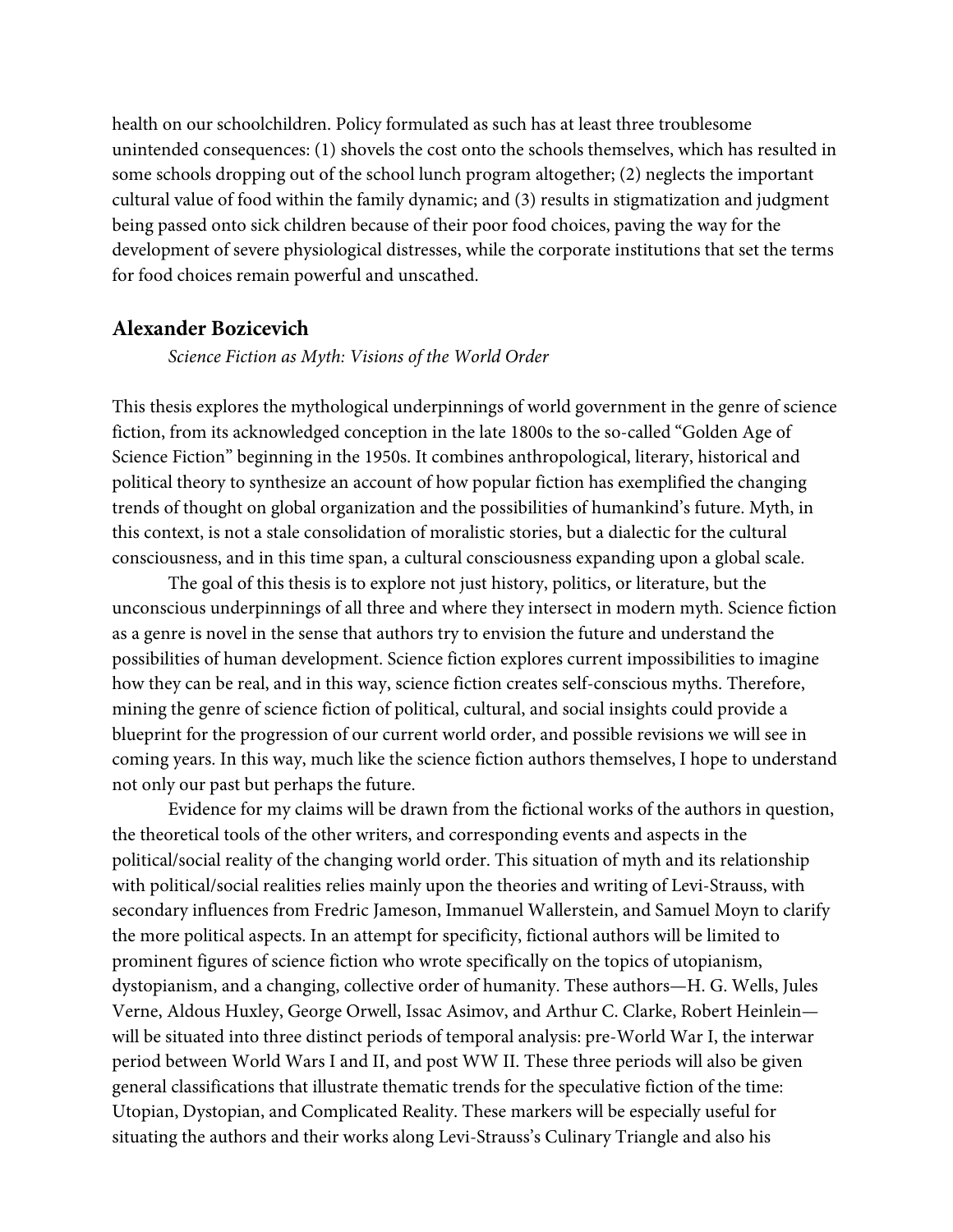canonical formula, two powerful, conceptual tools for analyzing myth. Although all three periods and their respective markers are crucial to understanding the myth of world government in science fiction, the Utopian and Dystopian periods will also serve as background and context for a more in-depth discussion of the Complicated Reality, on the notion of the third as a mediate transformation of the first two.

Several events serve as landmarks for the shifting themes of science fiction: World War I, the creation of the League of Nations, World War II, the creation of the United Nations, and the Cold War. This historical arc will be mapped on a mythical analysis to show that human rights are the result of an evolution borne out of the interaction between man and machine.

#### **Emilia Alexandra Gore**

*Chasing the Agrarian Dream: The Local Food Movement, Pedagogy, and Possibility*

The connections between food and agriculture are obvious, but often forgotten. Agrarian thought and practice has always sought to reconnect the health of the land to the health of people. In the past decade, there has been a growing local food movement, driven by people eager to eat unprocessed, "real" foods, to understand where their food comes from and who grows it. The organization of this thesis mimics a plant's design, the plant, which represents the local food movement, hasn't reached maturity, but has grown large enough to merit examination.

"Chapter One: Roots" explores the history of the agrarian approach in the United States through the writings of J. Hector St. John de Crèvecoeur, George Washington Carver, and Wendell Berry. To begin, de Crèvecoeur's *Letters from An American Farmer* dispels the myth that one archetype for the American farmer ever existed. However, de Crèvecoeur himself exemplifies the agrarian ideal. For him, agriculture is more than an occupation; it is a way of life. De Crèvecoeur's letters become our framework for understanding the main characteristics of an agrarian. Next, we study George Washington Carver's work that embodies the same agrarian qualities; he teaches impoverished farmers and demonstrates the possibility of uniting ecological and social goals. He believes that the treatment of the land can transform the condition of a people. A century later, Wendell Berry expands on these connections between agriculture and culture.

"Chapter Two: Stem" examines the stalk of the local food movement, represented by four farms in central Virginia: Polyface Farm, Wolf Creek Farm, Timbercreek Farm, and Free Union Grass Farm. Though one can argue that our dependency on industrial agriculture in the  $21<sup>st</sup>$ century has grown to the point where it is now indispensable, these farms refuse to believe that industrial agriculture was historically inevitable. Though their farming methods take more time, require more intense management, and have higher costs, they have greater outcomes on both the natural and social environment. Agrarian producers and consumers prove that it is possible to create a restorative economy.

"Chapter Three: Leaves" analyzes efforts to make fresh local food more accessible to low income communities. Paulo Freire writes that any pedagogy for the oppressed "must be forged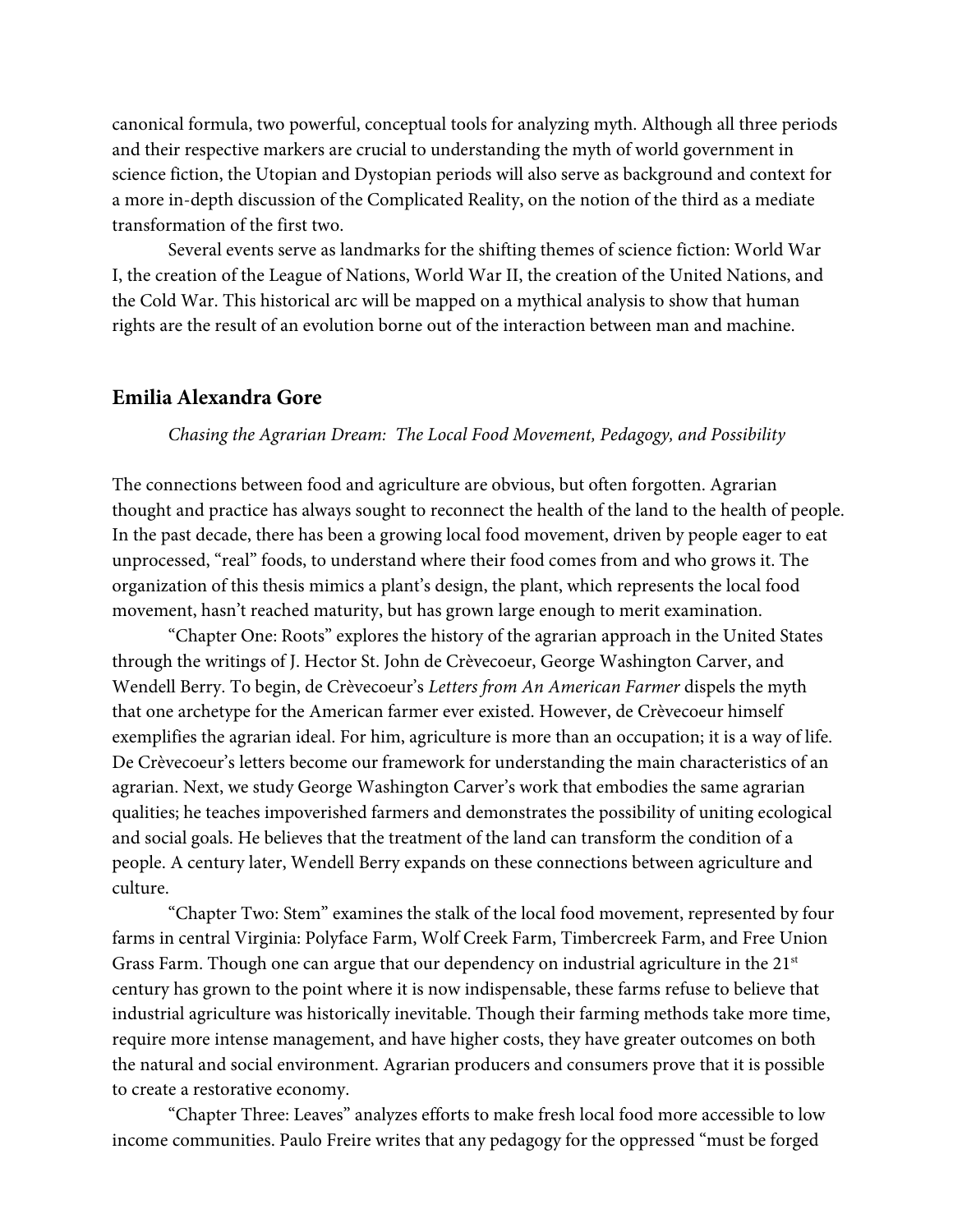with, not for, the oppressed (whether individuals or peoples) in the incessant struggle to regain their humanity." These initiatives confront and sometimes transform the political, social, and economic contradictions in the current industrial food system. With concepts from Paulo Freire's *Pedagogy of the Oppressed*, we can analyze the methods used to improve health, community, and lead to a fuller humanity. The extent to which each program methodology fosters dialogue and participation can be used as a predictor of its long-term efficacy. The projects examined include a Fruit and Vegetable Prescription Program, Common Good City Farm, the Urban Agriculture Collective of Charlottesville, and Burnside Farm.

Finally, I conclude that the local food movement unifies not only food and agriculture, but thought and action. The local food movement has political and social repercussions that extend far beyond a plate. In the words of artist Paul Cezanne, "The day is coming when a single carrot, freshly observed, will set off a revolution."

#### **Eda F. Herzog-Vitto**

*Realizing the Nation: Linguistic Nationalism in the United States, France, and Norway.*

The belief that a shared language is an important, or even indispensable, quality of a nation is not uncommon. Nationalist movements around the world, and over the course of many decades, have placed great deal of emphasis on language. For example, language planning was particularly important to nation-building in Eastern Europe following the dissolution of the Soviet Union, as many nations of the former Soviet bloc have called on language to legitimize their claims to statehood. Underlying linguistic nationalism—be it on the part of a Croatian nationalist or of xenophobic Americans—is an assumption that a national language ensures or promotes a unified national identity. However, in the increasingly globalized world of the new millennium, the likelihood of nations achieving linguistically homogenous populations seems to be diminishing. Populations are constantly in flux; contact with foreign cultures is practically unavoidable; and the global mobility of people, goods, and ideas has reached unprecedented rates. Some scholars have suggested that era of nationalism might be coming to an end, but others have staunchly refuted this claim. Nationalist ideology has had extraordinary global prevalence since the 18<sup>th</sup> century, and it continues to influence policymaking, to inspire social and political movements, and to give rise to conflicts around the world.

The central purpose of this paper is to examine both how nationalism has shaped language policy and how language policy has advanced nationalist aspirations over the course of the past two and a half centuries. The paper considers the cases of the United States, France, and Norway, first independently and then in comparison. These three countries are all "Western" and quickly felt the influences of the European Enlightenment, during which the modern concept of the nation emerged. All three countries are home to "native" linguistic minorities and have received large numbers of immigrants since the end of World War II. However, these three countries also have certain peculiarities that will variably affect the relationship between language and nation in each case. One of these peculiarities is that each nation emerged from a distinct political context. In addition, the three countries' native languages have differing degrees of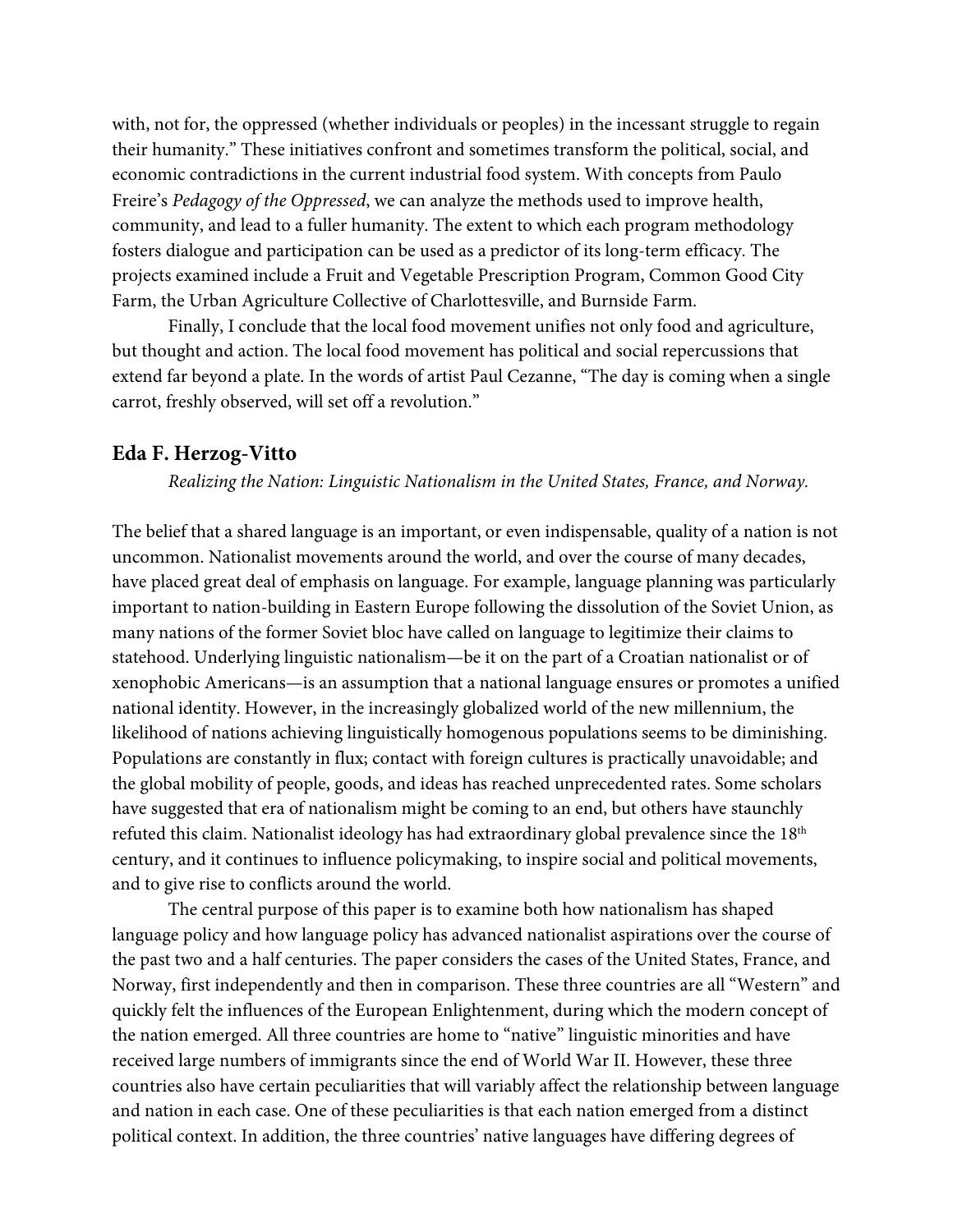utility on the global stage. Before examining the country-specific cases, this paper discusses existing theories of, and discourses on, nations and nationalism. It also discusses the theoretical underpinnings of linguistic nationalism.

#### **Audria Jude Hezbor**

*The Taming of Tribes: Devotional Aspects and Bedouin Identity in the Social Theory of Ibn Khaldun*

In this thesis I explore the political and social thought of the medieval Tunisian scholar Ibn Khaldun as manifested in his Introduction to History, focusing on the Islamic devotional aspects to his theories of social development. The body of work I analyze is the *Muqaddimah*, translated by Franz Rosenthal. With the analysis of his work, I contemplate Ibn Khaldun's rational conception of society's dependence on the nature of its humans and its temperate zones. I then unfold Ibn Khaldun's perception of the Bedouin style and its cohesion that develops into a political unit, as a product of the merging tribal and monotheistic traditions.

The tribal interpretations of the Islamic ideals provide a devoted basis for the political unit. The Islamic creed binds the group in solidarity when the tribal norms are firmly rooted, allowing it to expand in breadth and support towards a wide scale sedentary civilization. I argue that the tribal values that form the basis of the social collective are shaped and strengthened by the Islamic ideals as exemplified in the Qur'an and prophetic tradition. The reorientation of the traditional conception of honor towards a consensus interpretation that revolved around a believing community allowed collective political action justified by universal devotion and perseverance to the community's well-being.

This thesis will examine the social development theories of Ibn Khaldun and how they remain consistent with the Islamic traditions and conceptions of divine will, in the context of the political history of the Medieval Near East Islamic dynasties. The first chapter will describe the foundations of the Islamic community and trace its progression to the political landscape of the medieval period. I will focus on conquests, social hierarchies, and cultural developments that characterized Ibn Khaldun's time. The second chapter will give the context of Ibn Khaldun's life, his early upbringing, education, and political career between Tunisia, Morocco, Andalusia, and Egypt. I will focus on his experiences at the dynastic courts that employed him to negotiate with various Bedouin tribes for their political allegiance. The scholar's interactions with rulers, witnessing their shortcomings and the disintegration of their royal authority heavily influenced his theory on the fatalistic cycles of political dynasties.

The third chapter will be an analysis of the Muqaddimah that asks what religious conceptions led to Ibn Khaldun's focus on the Bedouin tribes as the basis for political power. Although Ibn Khaldun praises the Bedouin kinship ties and moral values as the basis for sociopolitical unity, he indirectly emphasizes religion's role as a taming factor that effectively brings the group to sedentary civilization. Religion was the social environment that served to eliminate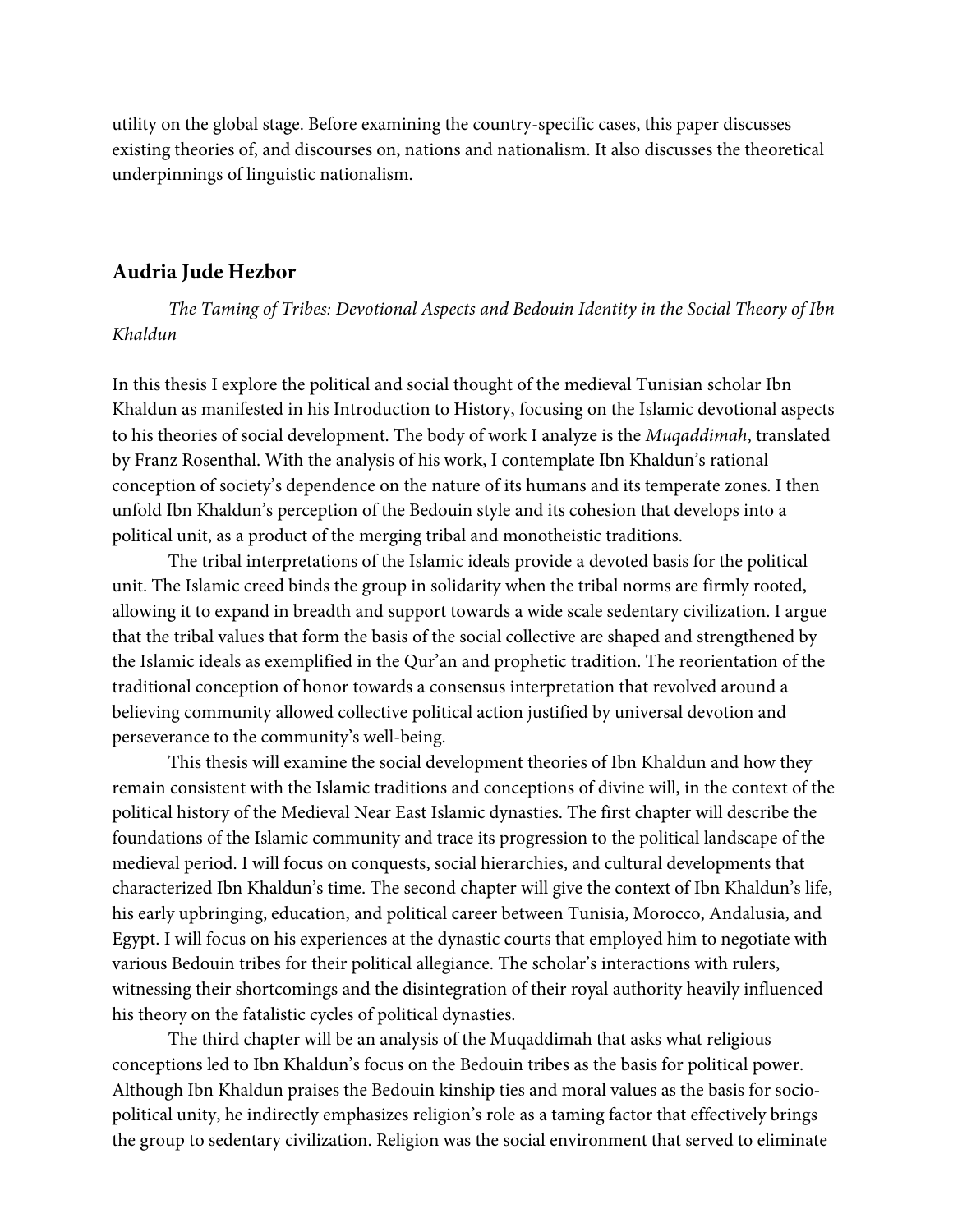hostility between believers and encourage individual charity and spirituality. The fourth chapter will examine the nature of the Bedouin tribe, focusing on its transformation from pre-Islamic Arabia. Ibn Khaldun's exploration of human social behavior treats the qualities of the Arab tribes as part of a singular identity produced by the nomadic environment. Yet this picture is a result of the mitigation of Islam and the Pagan customs, a process that brought tribal communities together as a united social political entity and formed the basis of the Medieval Islamic dynasties. I conclude with a modern application of the tribal understanding to the tribal diversity in Libya that became an organized form of resistance against the oppressive Qadhafi regime.

#### **Nicholas Tift Hine**

*Defenders of the Dao: Investigating the Idea of the Chinese Public Intellectual*

The public intellectual is, according to most American scholars, an individual who disseminates ideas and knowledge related to issues of public concern and who does so to a general, nonacademic audience. The notion of the "public intellectual" has been popular in China since the early 2000s, and scholarship and reporting about the Chinese public intellectual tends to apply a similar understanding as the one developed in the West. In this thesis, I explicate the many differences between the Chinese and Western intellectual and public intellectual, and defend the recently coined "citizen intellectual" as a more appropriate way to understand those who are commonly called "public intellectuals" in China.

In 2004, a relatively liberal Chinese newspaper, *Southern People's Weekly*, published a list of the "Fifty Public Intellectuals Who Influenced China." This publication sparked a sharp rebuke from official government publications, which condemned the proposition that "public intellectuals" exist in China. This controversy frames my analysis of the public intellectual's complicated role and relationship to the Chinese party-state.

I begin by tracing the development of the term "intellectual" and "public intellectual" in both English and Chinese. While intellectual and public intellectual are often used interchangeably with the Chinese translations of *zhishifenzi* and *gonggong zhishifenzi*, the unique development of the English and Chinese terms suggests that a distinct difference between the words is often lost in translation.

I then analyze the history of the modern Chinese intellectual, which has historical antecedents that reach back to China's dynastic era. I will demonstrate that the unique role and responsibilities of the Chinese scholar-official continues to inform the identity of the modern Chinese intellectual and public intellectual in a way that distinguishes them from their Western counterparts. The history of China since the establishment of the People's Republic of China in 1949 explains the restrictions, pressures, and repression that have further influenced the development of the modern Chinese intellectual identity.

Finally, I present three contemporary Chinese intellectuals who could be described as public intellectuals; however, I argue that the development of a unique Chinese intellectual identity renders the "public intellectual" insufficient as a classification for relevant intellectuals in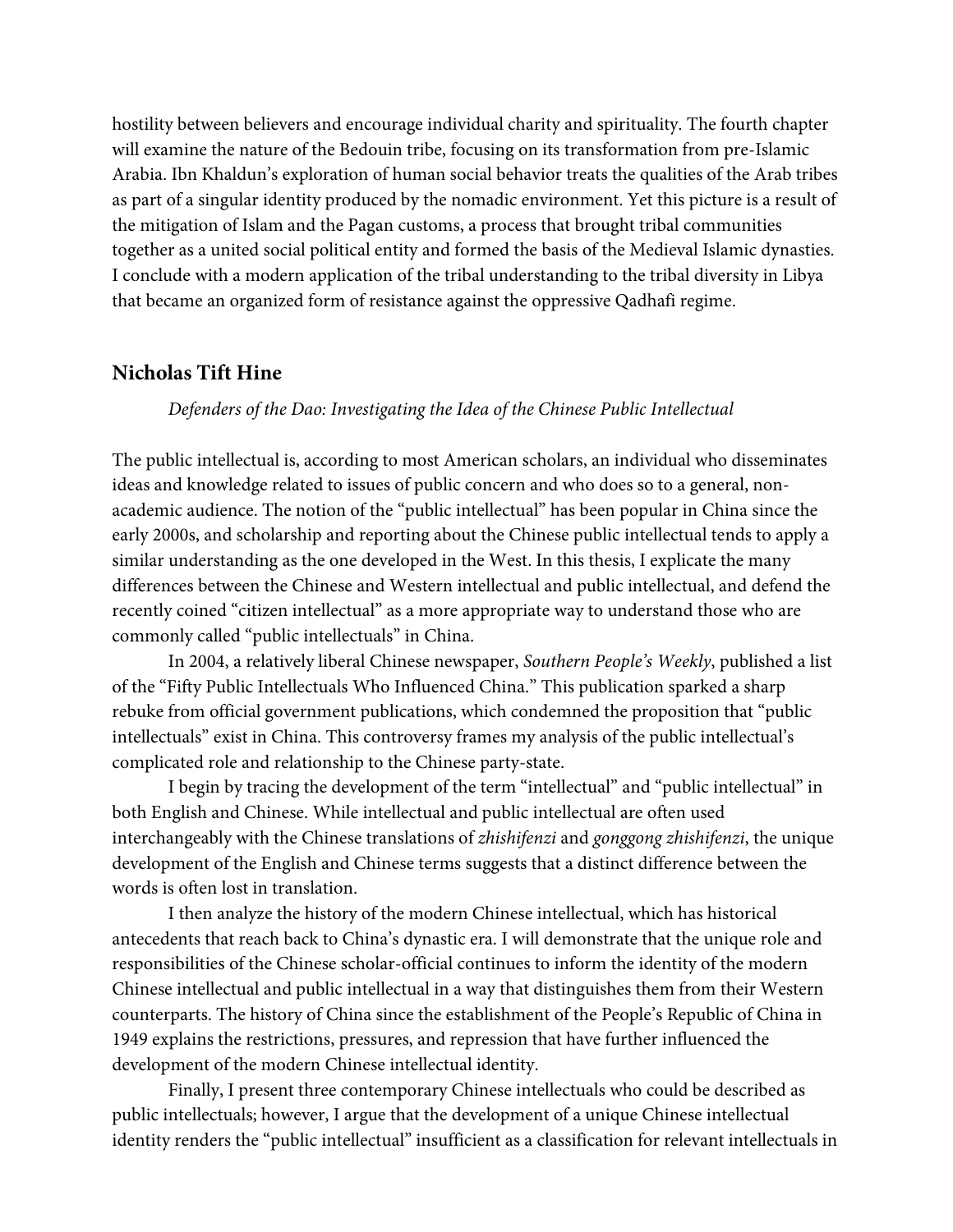China today. Rather, I defend William Callahan's recently coined "citizen intellectual" as a more appropriate account of Chinese intellectuals who engage in public life with a motivation to act as a "moral conscience" for Chinese leaders and society. These citizen intellectuals produce important intellectual work in the interstitial space between the party-state establishment and China's limited civil society, and to whitewash them as generic "public intellectuals" is to misunderstand the role and responsibilities of outspoken intellectuals in contemporary China.

#### **Katy Hutto**

*The Bait, the Arms Race, and the Rising Tide: Merit, Need, Access, and Aid in American Higher Education*

In this thesis, I set out to examine tensions between merit and need in both the rhetoric and the policies surrounding financial aid in American higher education. The first chapter offers a social and historical overview of access and college culture in the United States. The chapter moves into analysis of a mid-twentieth century explosion of demographic access to college before moving on to problematize an increasing shift toward merit-approaches to aid (especially in the last thirty years). Throughout this period and well into the present, implicit assumptions about who "deserves" both functional and financial access often frame purely need-based approaches as impractical and/or unrealistic.

The second and third chapters delve deeply into a case study of Georgia's state-sponsored, lottery-funded HOPE Scholarship. As an opportunity that clearly delimits eligibility by merit yet often markets itself to the tune of statewide access and service, HOPE stands at a compelling intersection of hotly debated educational values, policy challenges, class conflicts, political entanglements, and ultimately moral concerns that underlie at least to some extent *all* tensions between merit- and need-based aid. In addition to synthesizing some existing histories and evaluations of the program, this case study also takes as a serious priority the examination of public opinion through rhetorical analyses of the Atlanta paper and the University of Georgia's student newspaper. In short, I hope to shed light on HOPE's more nuanced complexities, unifying its public history with a combination of ethical debates surrounding the program's implementation, peer-reviewed scholarship examining various aspects and impacts of the scholarship and lottery, and trends over time in responses from students, politicians, academics, reporters, parents, and other stakeholders – all of whom are deeply invested in HOPE's future for reasons as diverse as their most personal anxieties.

The choice of HOPE, though admittedly influenced by personal familiarity with the program, is no small statement either. As a trailblazing state program that has since incited massive amounts of attention and, in some cases, outright imitation, HOPE has set the pace in many ways for states rethinking how they might take an active role in the changing landscape of college cost and culture alike. Furthermore, the fact that HOPE is a clearly merit-based program nevertheless de facto perpetuating social inequality in the State of Georgia offers an ideal example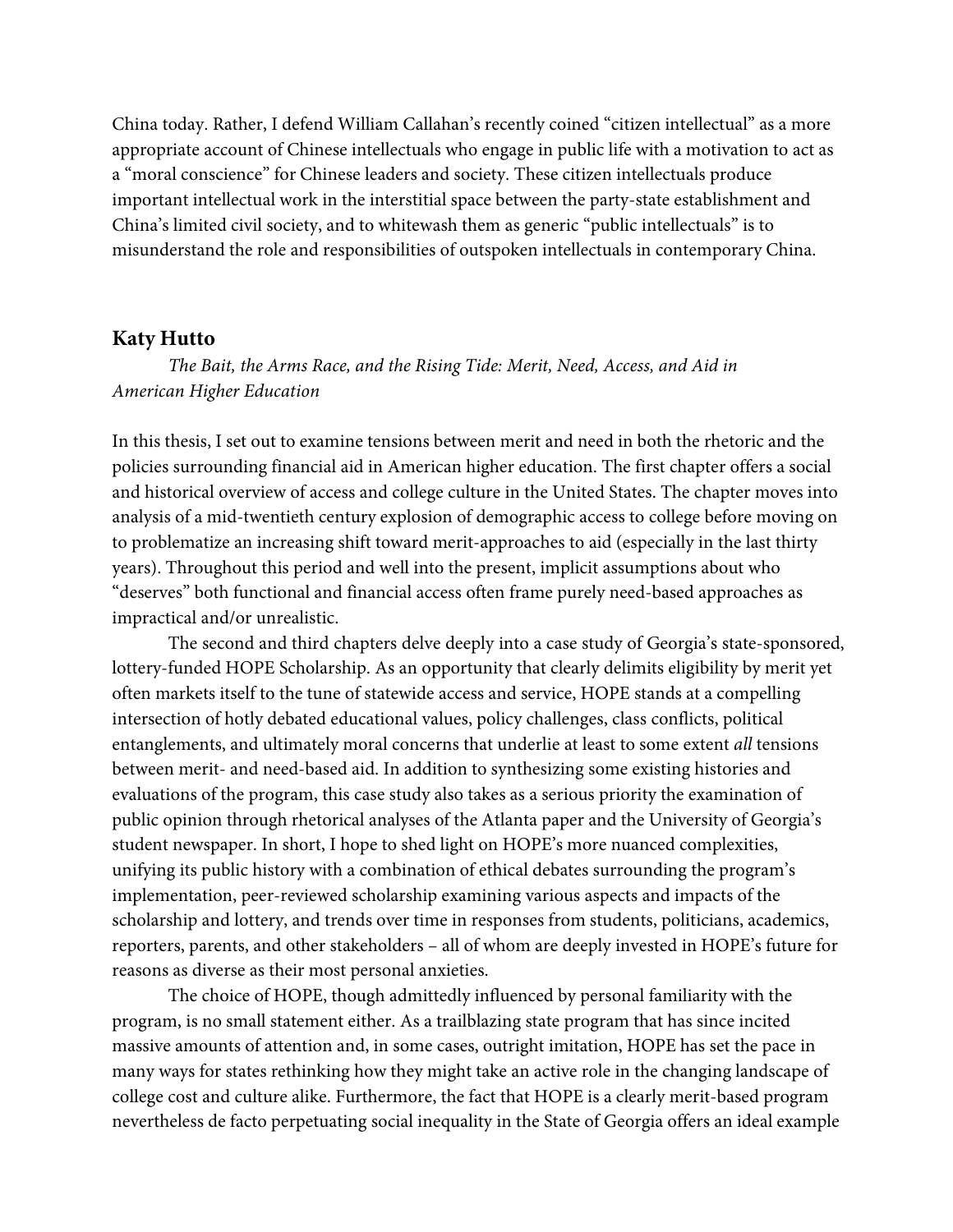of the struggles inherent in critiquing merit programs fairly when their stated goals are so functionally narrow to start.

Ultimately, through this project I hope to offer readers a body of thorough evidence and pointed questions through to which to conceive in their own terms of how this merit-need tension contributes to our conceptions of higher education and access today.

## **William Woodward Laverack**

*One Pocket or Two? Examining an Effort to Transform the 'Invisible Hand' With an 'Invisible Heart'* 

In the past thirty years, social entrepreneurship—the practice of using business to address social problems—has become increasingly prominent in both national and global contexts. For many proponents, it represents a conception of business that challenges conventional wisdom. It can be viewed as a shift from "two-pocket" thinking, where the financial objectives of business are separated from the social aspirations of government and philanthropy, to "one-pocket" thinking, where they are intrinsically intertwined. In this thesis, I consider the extent to which social entrepreneurship can be regarded as a paradigm shift. I argue that it can only be a paradigm shift if rational incentives are aligned with social good. In other words, such a shift would mean that "doing well" and "doing good" are intrinsically intertwined.

In the first chapter, I provide context by highlighting the growing appeal of the field and the paradigm shift that it can be claimed to represent. I suggest that there are a variety of interpretations of social entrepreneurship, and I provide and justify my own definition: using business to address social problems in a way that seeks to align financial returns with social good. In the second, third, and fourth chapter, I analyze three case studies to support my claim. I begin with SKS Microfinance, a social enterprise that uses market-based strategies to increase financial inclusion in India. The case is valuable because it demonstrates the harm that can occur when incentives are misaligned with social good. I next investigate Aavishkaar, an initiative that invests in social enterprise with the intention of generating a social impact along with a financial return. Aavishkaar appears to exhibit a stronger ability to align incentives and to represent a paradigm shift. In my third case study, I analyze the first social impact bond, a method of social entrepreneurship that aligns private and public capital with non-profit services. The case is significant because it illustrates how business and social good can become more aligned when there is a profit incentive. Taken together, the cases demonstrate that social entrepreneurship can be a valuable tool in certain contexts and under certain conditions, but it should not be viewed as a "solution" to social problems.

In the final chapter, I discuss what can be a common feature of social entrepreneurship: lack of a critical perspective that appreciates systematic, interdependent conditions and their role in constraining agency and markets. I argue that regardless of whether or not it is viewed as a paradigm shift, social entrepreneurship is not a panacea and is influenced by political, economic, and social conditions that can limit social advancement. I first examine the contexts where markets and social problems have the potential for being linked. I then interrogate the notion of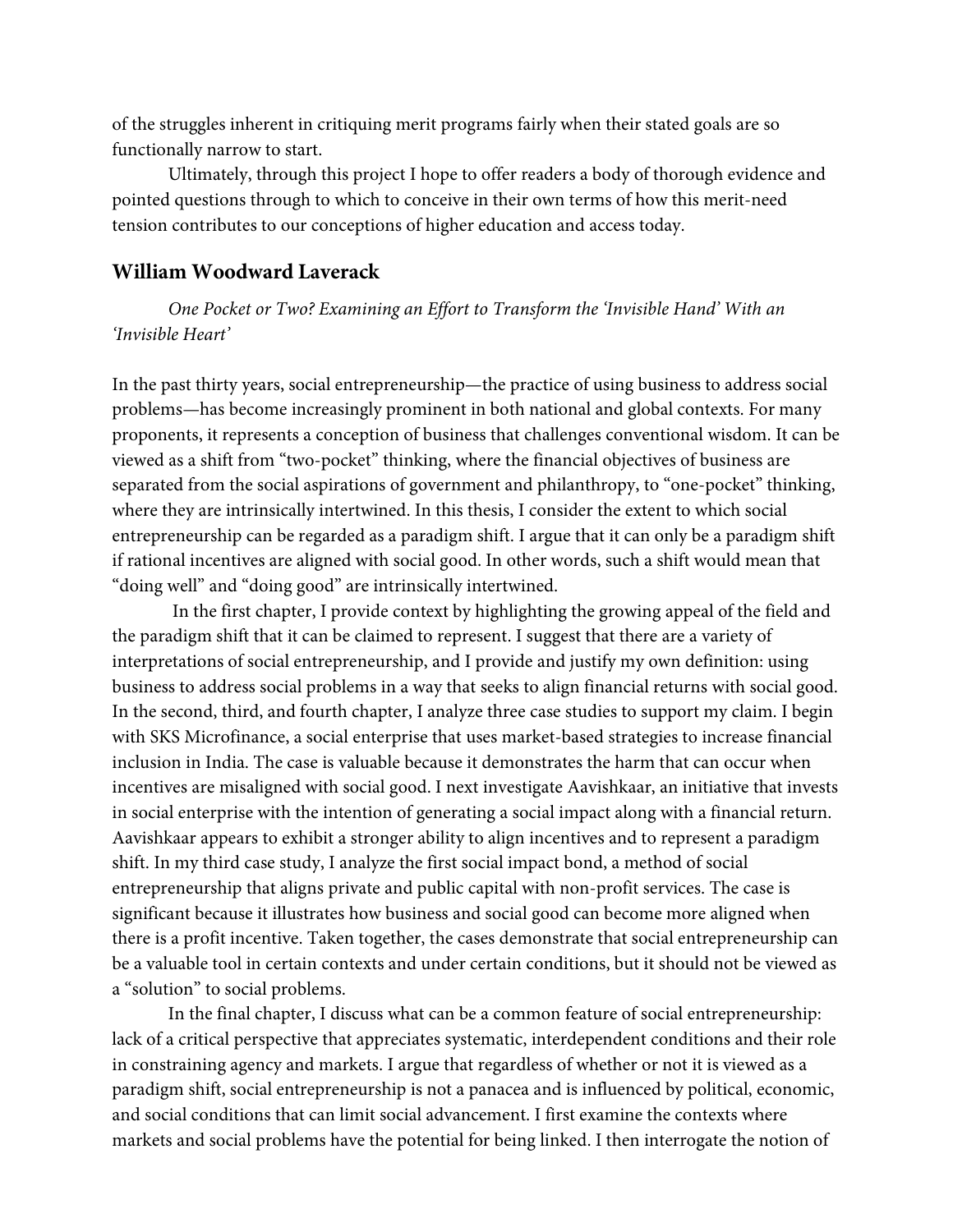'social impact,' particularly illustrating the underlying interaction between markets, structural conditions, and the power hierarchies embedded in these conditions. I conclude the inquiry by exploring the potential moral and ethical implications of an expanding market, arguing that we ought to be cautious about market thinking in the realms of life that we value most. My intent in drawing attention to the need for critical awareness is not to discredit what can be an important method of ameliorating social problems. A more holistic perspective reveals a demand for effort across all sectors—public, private, and philanthropic. Ultimately, viewing social entrepreneurship through this lens can help augment the field's credibility and capability to faithfully serve vulnerable constituencies.

#### **Rebecca Lim**

#### *Occupy Central: Political Identity and Political Distrust in 21st Century Hong Kong*

The Occupy Central movement, which also became known as the "Umbrella Movement" after the umbrellas protesters used to shield themselves from tear gas became a symbol of bold resistance, was in many ways a point of intersection for the various themes explored in each chapter of this thesis: East-West political hybridity and conflict, Hong Kong-Mainland power asymmetries, and political identity formation. On the surface, the movement had a clear and singular goal: persuade the government to allow truly free and universal elections for the Chief Executive in 2017 by attracting international attention through a mass civil disobedience movement.

However, beneath the David and Goliath story that made flashy headlines all over the world was the story of a complex society churning under the pressure of living between "one country" and "two systems." The Occupy Central story is one of young, passionate, and frustrated students struggling to make for themselves a future worth striving for. It was one of identity—of old and young, Hong Kong and Mainland, rich and poor, and everything in between. And it was a story about power: it illustrated the culmination of years of ever-encroaching PRC influence on a small region with a distinct identity rooted in fundamentally opposite political ideals.

Chapter one offers a brief history of British colonial rule, which started in 1942 with the Treaty Nanking and ended in 1997. The remaining legacies of British administration—the rule of law, freedom of speech, an independent judiciary, and being "Hong Kongese"—have been adopted and ingrained into the Hong Kong identity. They have been especially interesting as a point of tension and conflict after Hong Kong returned to Chinese rule in 1997.

In Chapter two, I seek to illuminate these tensions by explicating the inherent East-West contradictions present in Hong Kong's quasi-constitution, The Basic Law. I argue that the Basic Law exemplifies the limits of the "one country, two systems" framework, which subsumes Hong Kong under China while preserving its capitalist and liberal systems with a "high degree of autonomy." This "high degree of autonomy" hits a ceiling at the level of electoral or any other democratic reform—a key point to understand the context for the Occupy Central movement.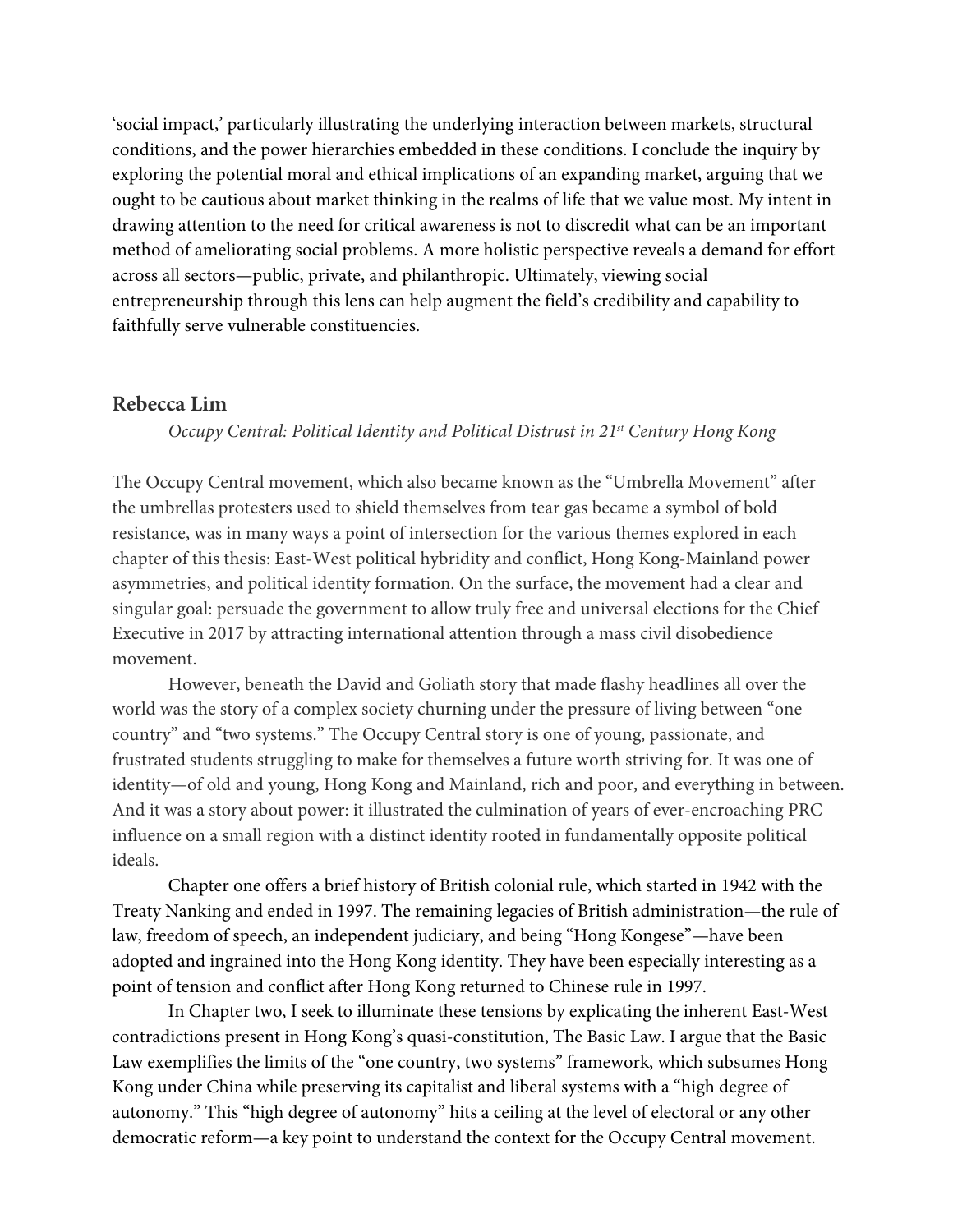Chapter three centers more specifically on the development of political identity and democratization in Hong Kong. I use polling data to show that in recent years, Hong Kong has diverged from the Mainland both in terms of cultural and social identity markers as well as political sentiments. Hong Kongers' relegation of the Mainland to "other" status coincides with growing distrust and dissatisfaction with a Special Administrative Region government largely seen to cater to Beijing and her interests.

Lastly, Chapter four identifies the key players in the Occupy Central movement and their motivations, the methods they used, and the provisions they demanded. I emphasize that though the entire movement was subsumed under one name—Occupy Central—it was much more fragmented and not as unified as one might think.

#### **Jean-Paul Martinod-Sánchez**

*Understanding Social Entrepreneurship Theory and Practice*

The aim of this thesis is to examine social entrepreneurship through its main theories and practices in order to determine whether or not current research can offer a clear understanding of social entrepreneurship. I examine research on entrepreneurship that paved the way for social entrepreneurship, the most widely accepted theories and prescriptions for social entrepreneurship, and select case studies on social enterprises.

In the first part, I track the conceptual evolution of entrepreneurship through looking at the most influential perspectives on the entrepreneur. The evolution of theories on the entrepreneur shows that there is no consensus among scholars about the meaning of entrepreneurship or the function and qualities of entrepreneurs.

The second part examines the social entrepreneur through the most influential theories and prescriptions that have been proposed so far within the field. In a detailed analysis of the most widely accepted theories on the social entrepreneur, this section finds that social entrepreneurship suffers from similar theoretical challenges as its conceptual predecessor. An examination of social entrepreneurship theories shows that there is no consensus among scholars with regards to the key concepts of social entrepreneurship.

The third part considers real world examples of how social enterprises are developed and maintained. The case studies are considers through the lens of the theories on social entrepreneurship explored in the previous section. This section finds that the current intersection between theory and practice in the field of social entrepreneurship does not provide a clear enough understanding of the realities surrounding social entrepreneurship.

In the conclusion, I restate my findings and express my conviction that a better understanding of social entrepreneurship would ensue if we analyze the phenomenon through an evolutionary perspective. I suggest that social entrepreneurship is emerging at this moment in time in reaction to a set of processes that have been occurring since the beginning of time and in response to circumstances that are unique to our time.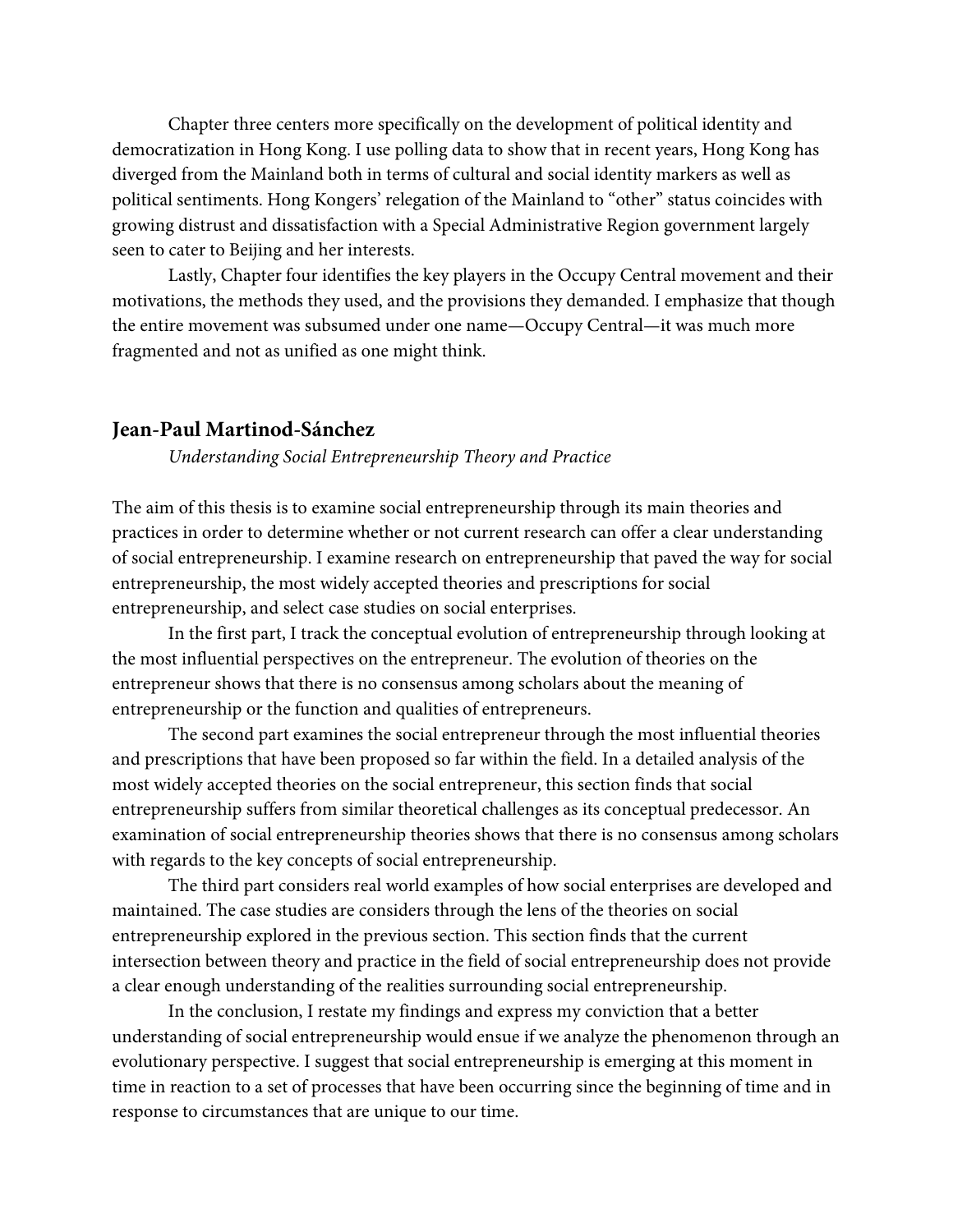# **Aaron Ojalvo**

*"And Screamed With Joy": How Allen Ginsberg Created and Disseminated the Notion of a Public Gay Identity*

After riots broke out in front of New York City's Stonewall Inn during the summer of 1969, the gay liberation component of the already-underway sexual revolution unfurled its flag. Demanding respect, recognition, and encouraging gay Americans to "come out," the gay liberation movement was able to make great strides toward its goals without fear of censorship because earlier writers and activists had changed the cultural climate of the United States in their favor. In this thesis, I examine Allen Ginsberg's poems, his public persona, and his activist agenda in order to illustrate how he created and then popularized the concept of a "public" gay identity. I argue that Ginsberg used his fame to espouse a vision of homosexuality where shame could be replaced with celebration; I also show that his frank and often-shocking language played a critical role in shifting public opinion of homosexuality enough so that the gay liberation movement could take hold.

In my first chapter, I will briefly summarize the social, medical and literary history of homosexuality leading up to the 1950s in order to contextualize popular understandings of homosexuality in the postwar era. I will use Ginsberg's words –his journals, letters, and his early poems—to portray the obstacles that many gay men were forced to consider as they explored their own identities. I will also highlight the different experiences and interactions that colored Ginsberg's understanding of his own homosexuality, and which helped to develop the public gay identity he would share with the world.

In my second chapter, I examine the poem "Howl," and the obscenity trial that followed its publication. In doing so, I will attempt to illustrate that Ginsberg but conscious effort into fashioning his popularity and his image as a gay celebrity. I will also highlight Ginsberg's reverence of Walt Whitman in order to better understand the public role that Ginsberg imagined for himself and for all poets.

In my third and final chapter, I will explore Ginsberg's relationship with counterculture movements to examine his efficacy as an activist. I will also highlight the strength of his most widely circulated interviews, to show that Ginsberg's victory over censorship and his promotion of frankness allowed for the gay liberation movement to burst on to the national scene in the way that it did.

I will conclude by reflecting on how the AIDS crisis in the 1980s changed the way that many gay Americans viewed Ginsberg and his radical political stances. In doing so, I hope to shed light on the animating question that fueled this project: What is it about Ginsberg's language—in his poetry and outside of it—that so profoundly changed the light in which gay Americans saw themselves? How is it that after 60 years, his language retains the ability to profoundly resonate with gay men who are "coming out" in radically different post-sexualrevolution, post-gay-liberation, post-AIDS-crisis world?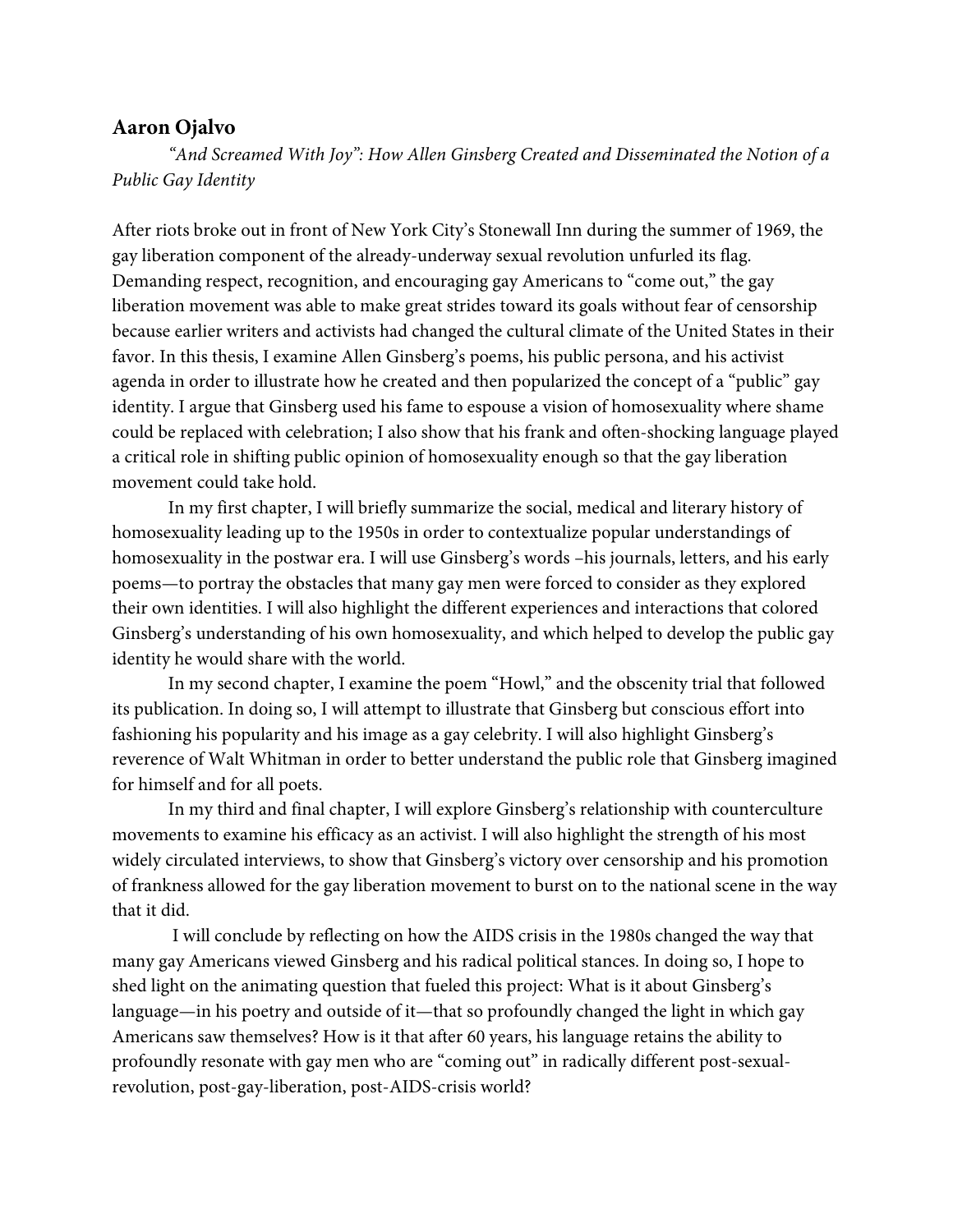# **Caroline Parker**

*Contested Essence: Segregation and Historical Representation in Major Works of American History*

Across major works of American history, "segregation" is a concept whose definition is deeply contested. I examine the different representations of "segregation" in these three works: C. Vann Woodward's *The Strange Career of Jim Crow* (1955), James Anderson's *Education of Blacks in the South* (1988), and Thomas Sugrue's *The Origins of the Urban Crisis* (1996)*.* In each I identify what the historian constructs as the "essence" of segregation. I contextualize these differences by describing the political moment in which each was writing. Finally, I suggest their implications for ameliorative political action in the present.

Applying a philosophy of history informed by the work of Hayden White and F.R. Ankersmit on narrative and representation, I argue that historians always infuse their historical accounts with presentist political and ethical perspectives. To distill these subjective dimensions in the work of Woodward, Anderson, and Sugrue, I analyze their narratives in terms of five variables: temporality, geography, representative examples, data presented, and essential definitions. I argue that choices in each of these categories reflect the particular questions and commitments with which the historian approaches the past.

Because the narratives and definitions offered by historians are consumed into political and popular consciousness, I argue, history has a critical place in the politics of the present. I end by examining the potential political implications of the different definitions of segregation offered by Woodward, Anderson, and Sugrue.

History has tremendous potential to guide humanity. For it to be useful, we must be willing to recognize its subjective dimensions, lest we be deceived by claims of scientific objectivity. I call on readers and writers alike to acknowledge and embrace the "politics of history."

## **Stephen Paul**

*Exceptional Measures, Uncertain Times: The Law and Executive Authority during the Vicissitudes of Emergency*

Large, serious and unpredictable emergencies—wars, crises, and disasters—create uncertainty and threaten health, property, and life. The role of government in these situations is often limited to reaction. A successful reaction to an emergency limits and alleviates harm. The unusual amount of resources and coordination necessary for an emergency response means that a government response requires an expansion of the authority and discretion of public officials. I argue that codifying explicit provision for expanded authority and discretion, in both theory and historical experience, often allows these expanded powers to persist after the emergency ends. These are "security ratchets," which happen because legal accommodation of emergency powers facilitates their normalization.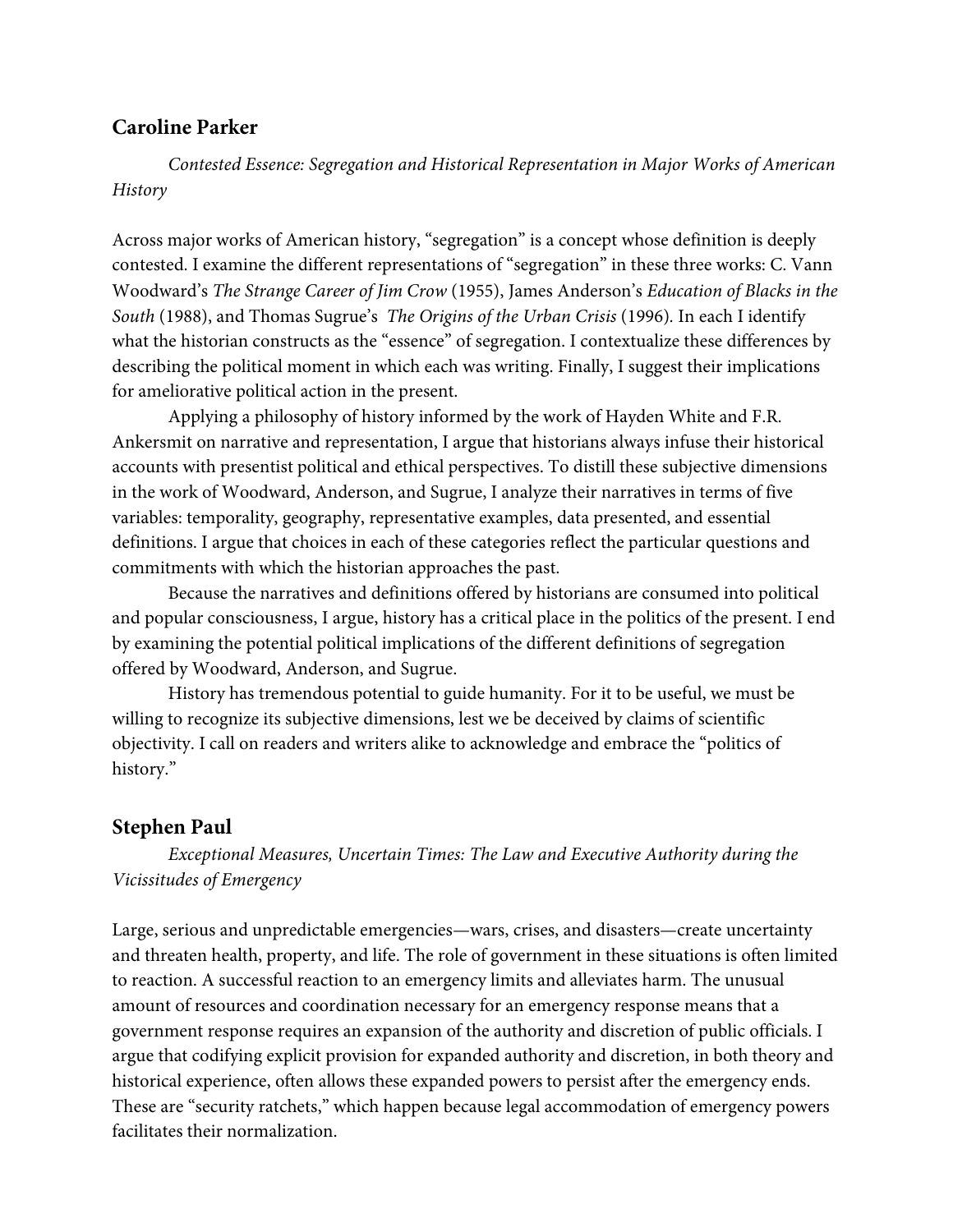I argue that security ratchets result from the choices that public officials make when they set policy. The policy of a government involves balancing society's interest in security against certain rights and liberties that conflict with security. These rights include freedom of speech, due process, and privacy. I argue that, because one of the main tasks of executives is to prevent emergencies, they tend to prefer a higher level of security than society might otherwise accept. I argue that emergency response requires changing the balance of security and liberty because higher levels of security in emergencies allow society to recover more quickly and more fully from emergencies. Policy shifts during emergencies, however, allow executives to influence government policy toward increased security as policy shifts after the emergency.

Legal accommodation by a constitution or by statute allows the executive to affect the policy of the government after an emergency. A model of emergency powers that relies on executive prerogative to act outside the law to secure the public good better preserves the distinction between normal powers and emergency powers. This is primarily because, after the emergency ends, society reverts to the legal *status quo ante*. Emergency policies do not become law and so are isolated from the effects of judicial precedent and legislative status quo bias. Additionally, when executives must act outside the law in order to respond to emergencies, the threat of public sanction creates incentives for them to tailor their measures to the severity of the emergency.

For the threat of public sanction to provide proper incentives, the judgment of the public or its representatives must be consistent. I argue that the existing literature has not developed a basis for making these judgments that sufficiently takes into account the complexities of extralegal action. The unique features of extra-legal action include the potential implementation of repressive measures, deviation from normal procedures, and conflicting duties. The just war tradition reckons with similar problems and its criteria provide a basis for evaluating the most important aspects of extra-legal measures. My argument is intended to structure public debate and criticism regarding extra-legal measures. The criteria are not a decision machine and reasonable people may disagree on whether any specific case is justified by their standards. I conclude by discussing whether the criteria would justify certain extra-legal actions of Presidents Roosevelt, Truman, and Bush.

#### **Daniel C.A. Pontón**

*Liberation, a Theological Account: Examining the Concept of Liberation in Gustavo Gutierrez's Theology*

Gustavo Gutiérrez's theology is an account of liberation that aims to comprehend, orient, and animate the struggle of the poor in history. In this thesis, I investigate the political and social implications of this theology particularly in the concept of liberation. In the final analysis, I argue that the concept of liberation in Gutiérrez's theology requires a theological and political understanding of a church of the poor.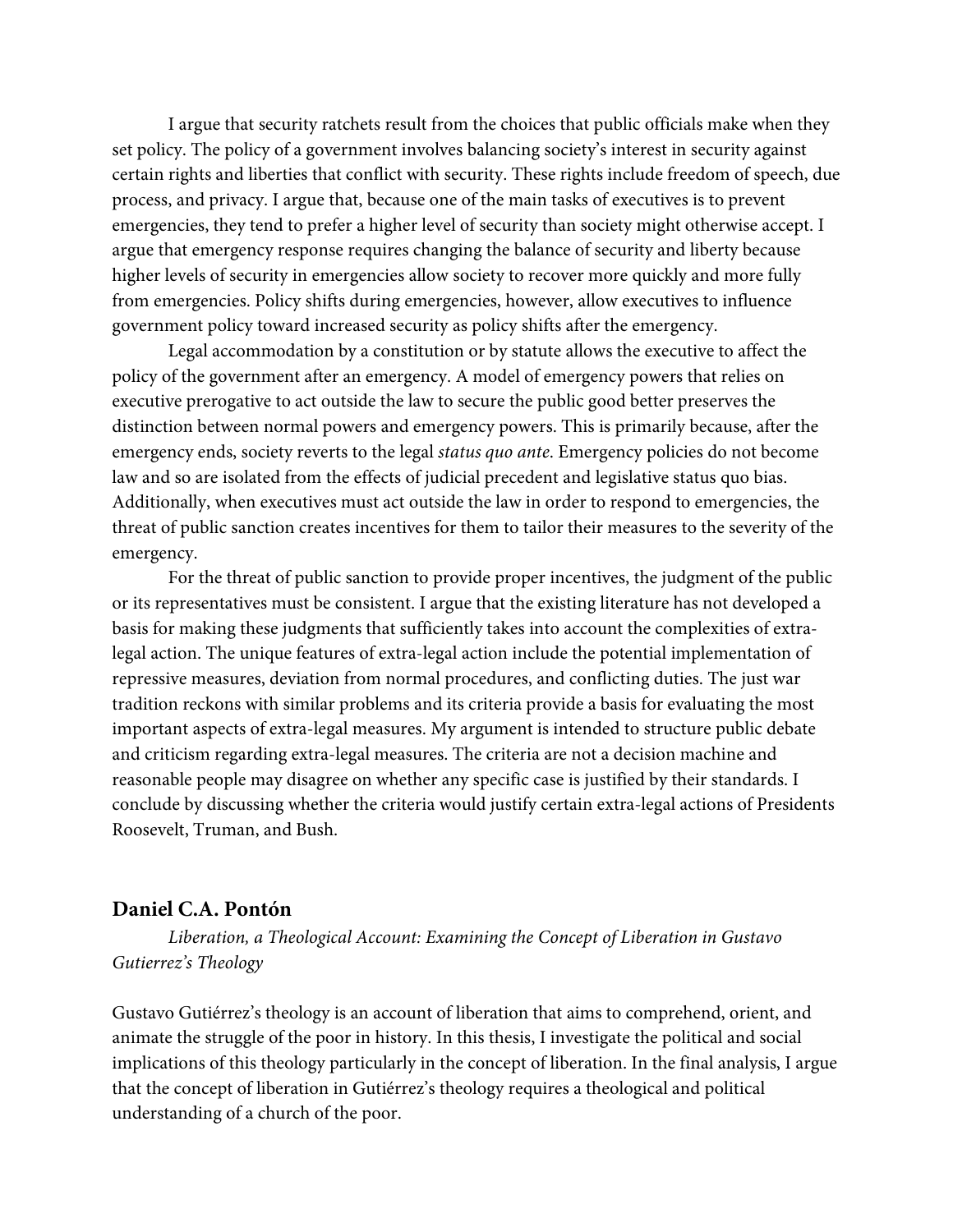I begin my investigation by exploring the methodological formula of Gutiérrez's theology, famously termed a "critical reflection on historical praxis." This theological method comes as an epistemological break from traditional theology, grounding itself in the struggle of the poor for liberation as opposed to the a priori approach of canonical theology. As a critical engagement with reality this theology becomes liberative by its own enactment.

In the second chapter I examine the concept of liberation in the more categorical sense, referring mainly to Gutiérrez's three most popular works: *A Theology of Liberation*, *The Power of the Poor in History*, and *The Truth Shall Make You Free*. I notice that Gutiérrez identifies a process of liberation that necessarily involves three distinct, yet not separable, levels of liberation: the socio-political level, the personal psychological level, and the spiritual level. Upon surveying all three of these definitions I consider what it means for there to be one, so-called "integral liberation" that expresses "unity, without separation."

In the third chapter I engage the critical works of four sources on Gutiérrez's theological project in order to clarify my findings and better determine an answer to my central question about liberation. I discuss the historically well-known pushback from the Vatican represented best by critiques from the Congregation of the Doctrine of Faith, an arm of the Catholic church charged with defending doctrine, and its once-prefect Cardinal Ratzinger. I then consider the work of Ivan Petrella, who writes about the necessity and possibility of liberation as a historical project in his book *The Future of Liberation Theology*. Next I engage the work of Marsha Hewitt who questions the validity of liberation theology in light of Gutiérrez's sudden and apparent rejection of the connection between his theology and Marx—a connection she found to be crucial in defining liberation. In the last instance I consider the work of Denys Turner, who analyzes the possibility of a renewed and fruitful relationship between liberation theology and Marx via the apophatic tradition. These critiques and analysis provide the conceptual space needed to clarify Gutiérrez's notion of liberation as a function of radical solidarity with the poor.

In the final chapter I return to my initial question of liberation via Gutiérrez's redefinition of the church as a church of the poor and the sacrament of total and complete liberation in Christ. I argue that without first comprehending Gutiérrez's redefinition of the church, we lose a critical understanding of liberation as the moment of communion with the poor. I discover that through the church of the poor, Gutiérrez's notion of liberation becomes both a gift of communion and a demand for an active solidarity with the poor. Liberation, in the final analysis, finds its fulfillment in the complete communion of the kingdom of God, which demands historical liberation in the here and now.

## **Scott Lyden Tilton**

*"Liberty on the Walls of Prisons": The Louisiana Tripartite Racial System and the Fight Against Segregation*

I argue that the tripartite racial system imported from colonial Saint-Domingue (Haiti) to New Orleans was instrumental in the formation of Louisiana's Creole society and influenced the black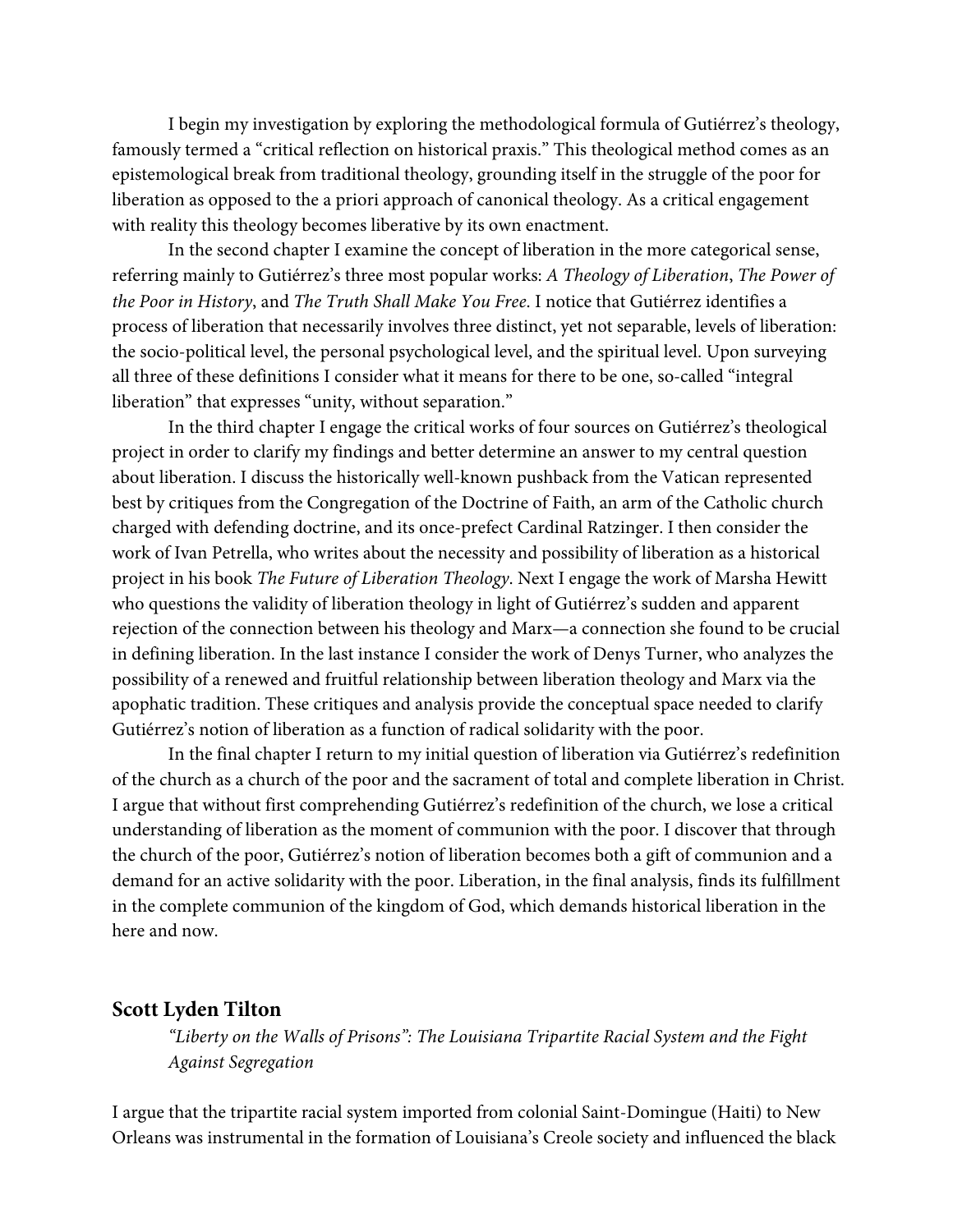Creole fight against binary segregation. The tripartite racial system emerged in the Caribbean and classified people into three distinct categories: whites, *gens de couleur libre* [free people of color], and slaves. The three-tiered racial system recognized whites as a privileged class. But whiteness was gradating, which allowed individuals of multiracial backgrounds to claim privileges afforded to whites based on their percentage of white ancestry. In this system, terms such as *octoroon* (1/8<sup>th</sup> black) and *quadroon* (1/4<sup>th</sup> black) described degrees of blackness. These multiracial identities became closely associated with free people of color in colonial Louisiana. The French and Spanish implemented slave laws that liberally offered manumissions for slaves while sexual relations between white males and black females produced multiracial offspring.

Because the three-tiered racial structure became strongly associated with claims to Creole identity in Louisiana, I examine the origins and links between white Creoles and black Creoles in shaping a larger group identity centered on New Orleans. Here, I demonstrate how white Creoles and black Creoles grounded their claims to *Créolité* in being native to Louisiana but adapted their claims to reinforce their racial identity in the three-tiered racial system.

After presenting the historical circumstances that created a cohesive Creole identity in Louisiana, I lay out how Creoles reinforced their three-tiered racial system to offset Anglo-American competition after America bought Louisiana in 1803. I argue that the arrival in New Orleans of tens of thousands of refugees fleeing Saint-Domingue (Haiti) during the Haitian Revolution reinforced Creole society and the three-tiered racial system. However, as Americans came *en masse* after the 1810's, Creoles and Americans increasingly fought over whether Louisiana would accept a binary racial system that accepted absolute differences between whites and blacks or keep the gradating three-tiered Creole racial system.

My research looks closely at how the Creole racial system collapsed after the Civil War. I contend that the Civil War opened a political space for the wealthy black Creole community to demand political rights. However, in fighting for racial equality, black Creoles accepted the end of the Creole racial structure by recognizing that their fight for racial equality was better than preserving their privileges in a fraying racial system. With their racial privileges being compromised, white Creoles allied with white Americans and adopted a binary racial order because they feared that black political activism would lead to their subordination. In the ensuing chaos of post-war Reconstruction, black Creoles struggled to fight for racial equality, but the prevailing climate of racism robbed them of their vaunted achievements.

I conclude my thesis with the *Plessy v. Ferguson* (1896) case that established the doctrine of "separate but equal" built on a binary racial conception. I argue that the black Creoles grounded their legal fight against binary segregation on the three-tiered concept of race. In losing their legal challenge against segregation, the Supreme Court effectively dismantled the Creole tripartite racial system and the remaining Creole community.

### **Claire Xiaozhi Wang**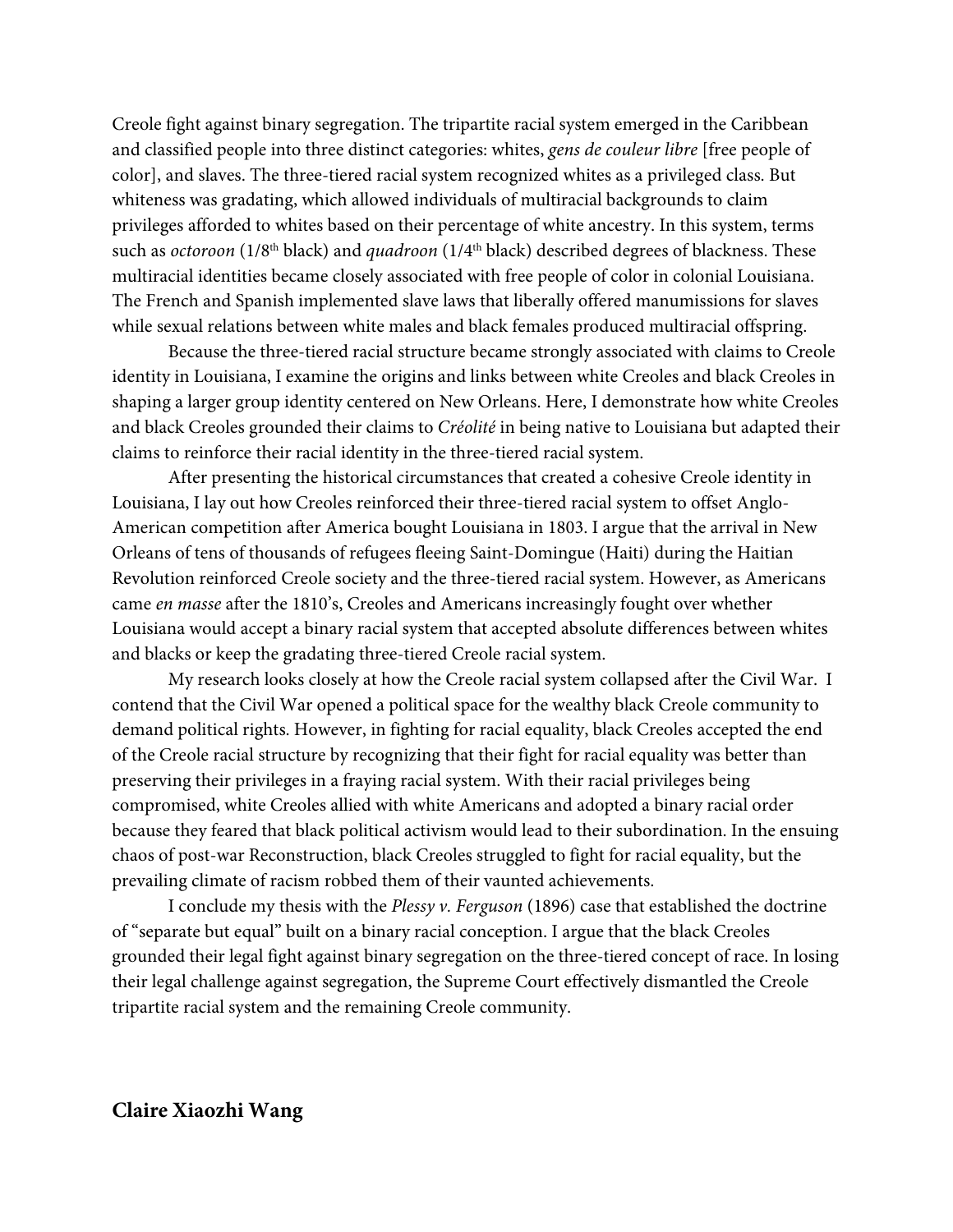# *Imagining the Future Through Demographic Lens: Challenges and Realities for China's Aging Population*

In this thesis, I offer a comprehensive description of the population-aging phenomenon in China, which will be one of China's most significant new realities in the next three to four decades. Taking a cross-disciplinary approach, I construct a narrative that includes social, economic, policy, and personal perspectives of China's population aging. I incorporate a comprehensive approach by integrating a range of authoritative secondary sources: up-to-date data, peerreviewed academic research, and institutional reports that present statistics and recommendations. The literature informs and builds on one another. Because aging is such an intimate experience in one's life course, I will contextualize statistics and discuss real-life experiences to meaningfully convey implications.

In Chapter One, I describe China's demographic outlook against the background of global population aging. The One Child Policy, which is unique to China, played an important role in shaping this outlook. The economic prospect of an older world is often deemed pessimistic, but this may not be true if we can accept population aging as an emerging societal norm.

In Chapter Two, I offer an overview of how the traditional value system of filial piety and familial power structure underwent significant changes due to political and economic programs after1949 and will continue to change. Older parents gradually lose their authority over their children, and this trend will impact elderly care. This chapter provides a cultural context of aging in China.

Chapter Three investigates four main policy areas that will be most seriously challenged by a rapidly aging population. The government needs to create a fair and sustainable pension system, terminate the One Child Policy, gradually raise retirement age, and increase investments in education to sustain economic growth and meet the occupational demands of an older population.

In Chapter Four, I restore the elderly as the object of the aging process and explore how the conception of old age is constructed. By reconsidering old age, I show the possibilities of a positive and active attitude towards later life, which may lead to greater personal attainment and wellbeing.

In the Conclusion, I acknowledge that making clear predictions about the future is virtually impossible because of the complexity and interconnectedness of factors. I argue that change and adaption will be constant themes while imaginative and forward-looking attitudes are crucial to successfully transitioning into an older demographic structure. More crossdisciplinary dialogues on the impact of aging need to be heard by the public. An older population should be viewed as a new norm instead of as a "burden" or "problem." Both the state and individuals need to make fast decisions and adapt, preferably in a proactive, not reactive, way.